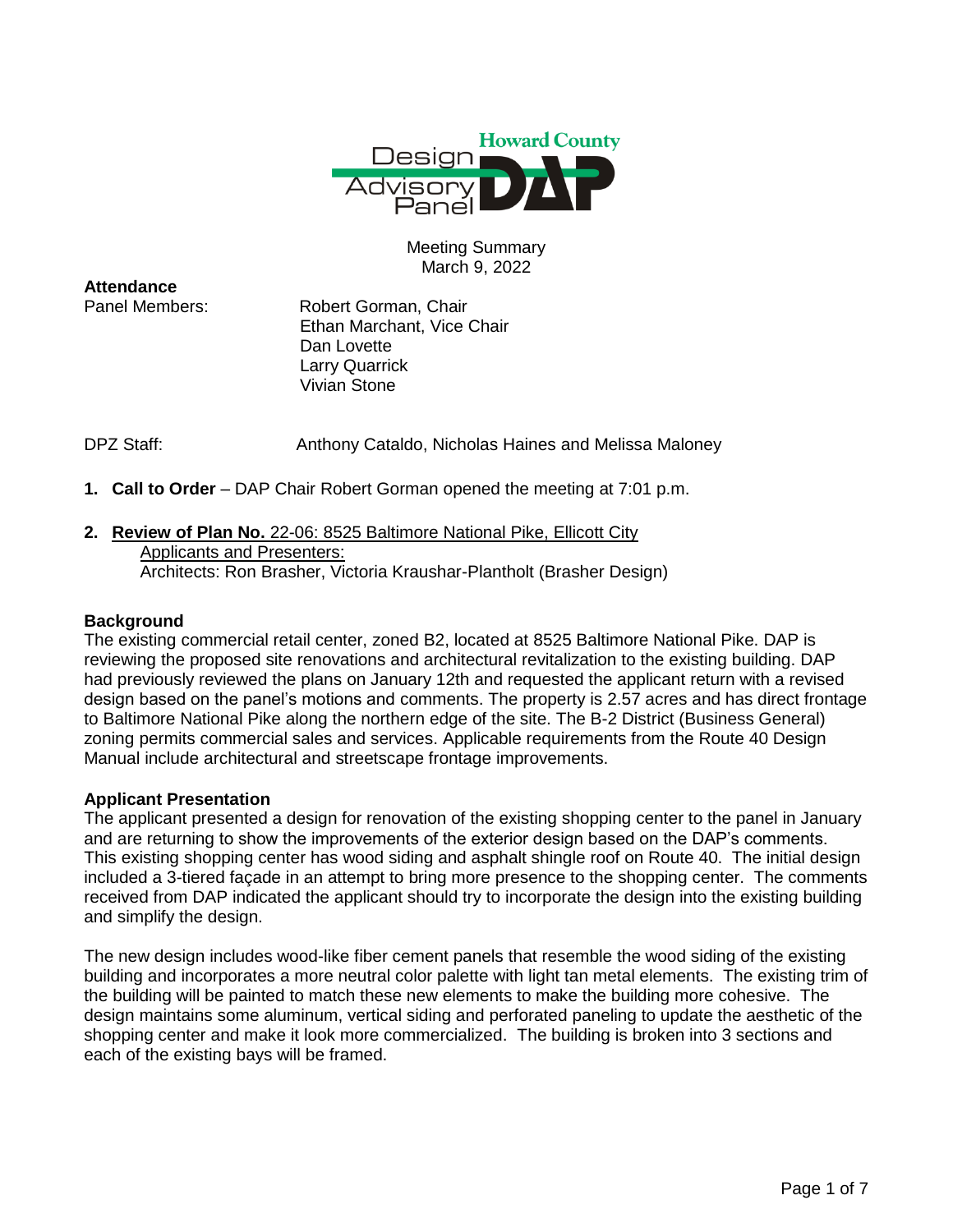The design maintains the patio along the central bay and a deck along the western façade. The materials used will be dove gray coated steel, Verisign metal vertical panels and anodized, aluminum perforated metal panel at the signage. Cedar-like Nichiha fiber cement panels will be used to provide texture and add some mass to the columns of the façade. Two existing signs will be re-clad in the same color palette with the wood-like fiber cement panel at the base and the dove gray metal accents. The shopping center name and address will be in tan.

### **Staff Presentation**

The panel saw this project on January 12, 2022 and provided recommendation to the team for evaluation. The applicant has provided new façade updates based on the DAP's comments. The site design layout has not changed. DPZ asks that DAP make additional comments based on the new façade and material updates and advise if the applicant has met the intent of the previous motions.

# **DAP Questions and Comments Site Design**

## **Rear of Building**

DAP inquired if there will be any renovation to the rear of the building.

The applicant advised that this renovation is focused only on the Route 40 façade.

## **Pylon Sign**

DAP inquired if the pylon sign will say "Edward Jones Investments". They also commented that "Edward Jones Investments" is much larger than the name of the shopping center.

The applicant advised that they are just re-cladding the existing sign and not redesigning it. The name will remain because of a lease agreement with the tenant in the rear of the building. They are the only tenant that will appear on the shopping center pylon and all others will have street frontage.

DAP commented that they liked the cedar wood fiber cement panels on the pylon and shopping center.

DAP inquired if the Papa John sign will remain as shown on the exhibit. The applicant confirmed that is a requirement for their lease.

### **Landscape**

DAP commented that the applicant needs to look at what material is in the stormwater management system to see if it is gravel and if the trees will survive and also determine the capacity if additional landscaping is added.

The applicant advised that the study of the existing storm water management system has not been completed yet and will be done with the construction investigation.

DAP inquired if there will be landscape planting around the base of the pylon sign.

The applicant confirmed the entire front of the site will be softened with meadow plants and trees as originally presented in January.

DAP inquired if there is an opportunity to add 2 islands, 1 at the center point and 1 at the end to add some planting areas. If there is not room for planting, DAP recommended putting in specialty pavers and large planters to green up and soften the base of the building, especially on the corner of the building.

The applicant responded that the shopping center is tight and there are not any excess spaces that could be removed. There are currently some small planting areas and those will be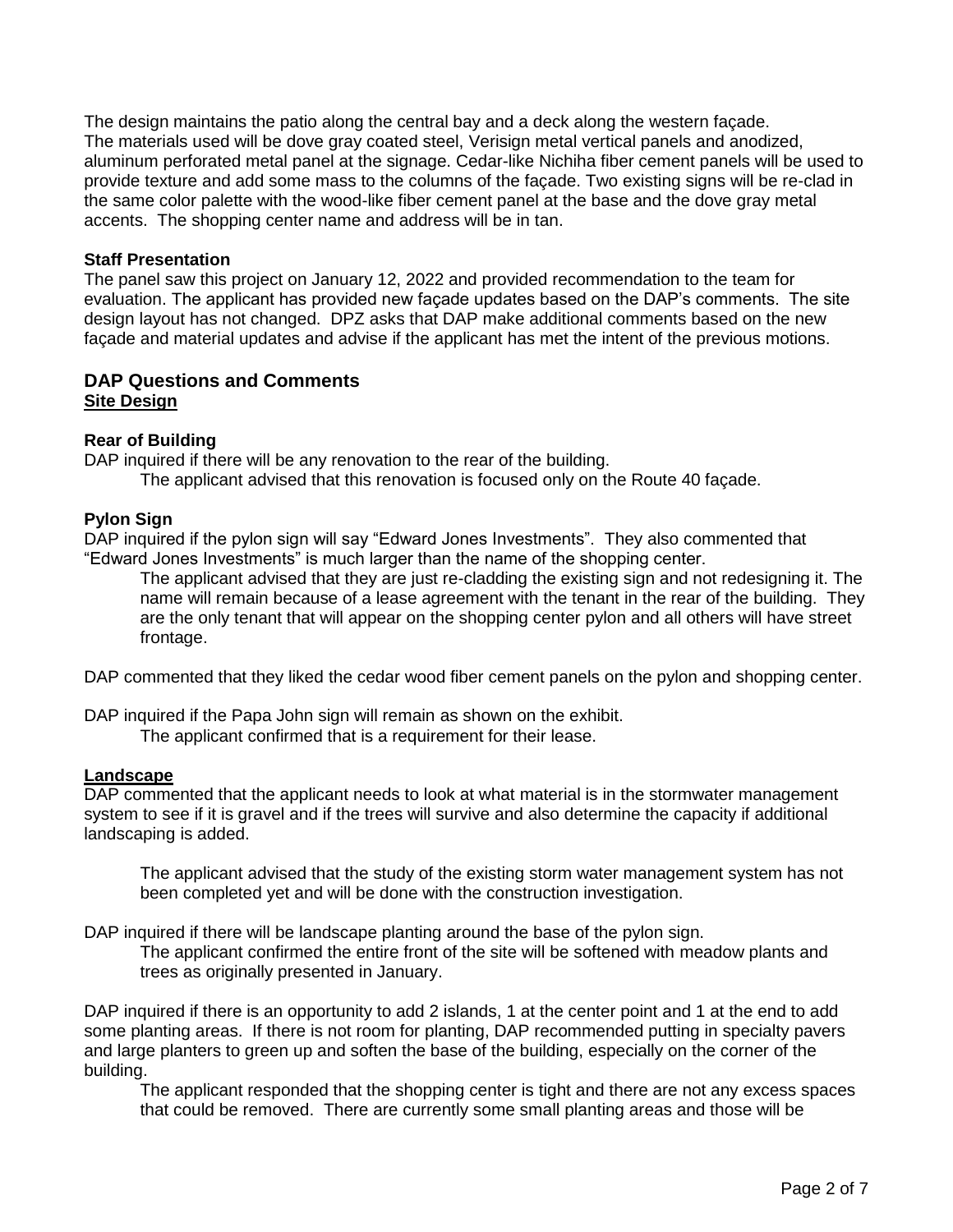maintained if possible and they will investigate adding planters.

## **Architecture**

### **Overall**

DAP feels that this is a big improvement and will elevate it from its current state and give a modern facelift. DAP recommended that the applicant continue to edit and simplify the design more.

## **Materials**

DAP recommended studying the transparency of the perforated metal since it may be exaggerated in the renderings but commented that he liked the use of that material.

DAP commented that they like the use of materials and commented it is a challenge to unify a shopping center with all the different signage and logos.

## **Lighting**

DAP commented that the applicant has a unique opportunity to do something with lighting in the space between the signage band and the building, whether it is for the signage, perforated metal or downlighting.

The applicant advised that they are planning to put a strip light on the perforated metal panel hidden at the top and bottom so that the entire layer will glow at night and be attractive.

## **Addressing**

DAP inquired if the applicant has done any studies on ways to put the address on the building itself. The applicant advised they looked at having the panel with the address numbers glow with the same lighting they are using for the perforated metal panels, but they wanted to emphasize that corner since that is where the driveway into the shopping center comes in.

DAP inquired if the numbers will be lit up pin numbers or illuminated.

The applicant advised that they are still deciding but may have the numbers internally illuminated.

### **DAP Motions for Recommendations**

No new/additional motions were made at this meeting. The previous landscape motions remain for the project.

### **Previous DAP Motions:**

DAP made the following motions at the January 12, 2022 meeting in reference to the 8525 Baltimore National Pike project.

1. DAP Member Larry Quarrick made the following motion:

The applicant looks at the stormwater facility to determine capacity and how much water it will hold and enhance the area to include native shrubs and street trees such as River Birch.

This study will be completed during the construction investigation.

2. DAP Member Ethan Marchant made the following motion:

The applicant looks at the building façade treatment to simplify the approach to connect to the architecture there and not treat it as a separate, divorced element.

The façade design was simplified and met the approval of the DAP.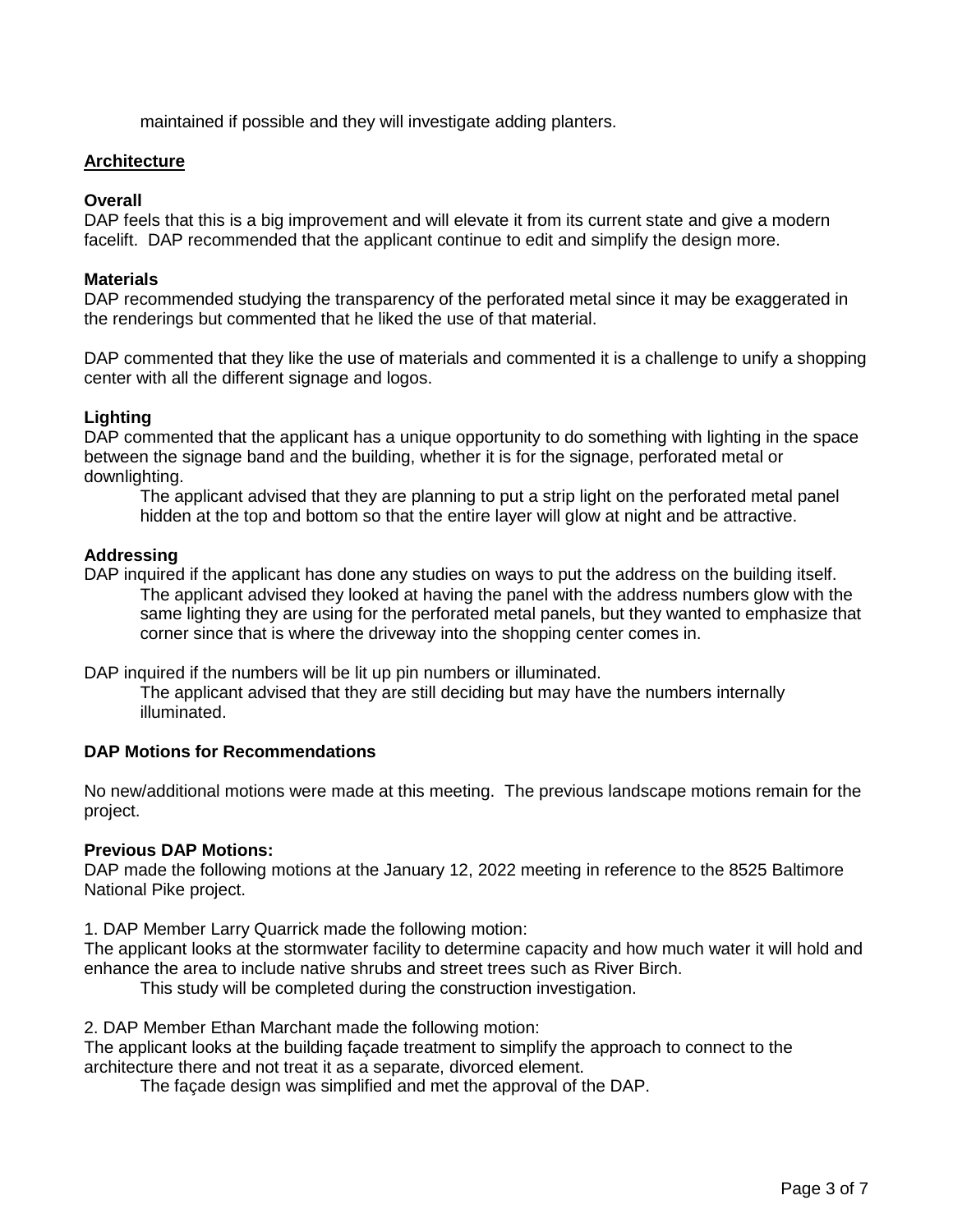3. DAP Chair Fred Marino made the following motion:

The applicant come back for a second review with DAP. Second DAP meeting 03/09/22.

**Review of Plan No.** 22-07: Lynn Buff Court Hotel Laurel, MD

Applicants and Presenters: Architects: Ron Brasher, Victoria Kraushar-Plantholt (Brasher Design) Engineer: Rob Vogel (Vogel Engineering + Timmons Group)

## **Background**

The 1.88-acre site is comprised of Lot E-2, zoned Corridor Employment (CE-CLI). CE-CLI zoning encourage the development and redevelopment of employment land near U.S. Route 1 to provide for new office, flex, and light industrial uses. Hotels are specifically listed on the list of uses permitted in CE Zoned Properties.

## **Applicant Presentation**

This property is located on Lynn Buff Court in northern Laurel with a powerline tower easement to the north and the Hammond Branch that crosses Route 1 and flows east. There are various industrial uses on Lynn Buff Court including car repair or salvage areas and a small self-storage facility on the southside of Lynn Buff Court. To the northeast is Jail Break Brewing and across Route 1 on the east side are various small automotive uses and down Mayor drive is a Pizza Hut and 7-11. The site, with a proposed 2-story building, is an appreciable distance from Route 1 and the proposed building will be parallel and facing Route 1.

There will be parking for +/-62 cars and internal micro-bio retention facilities that will be built into the project and landscaping. The applicant will be adding foundation landscaping, replacement landscaping around the edges and landscaping adjacent to the power lines. The proposed retaining wall will support the parking lot and level the site as the site slopes significantly west to east. There are wetlands adjacent to the road. The vegetation and wetland buffers will be retained. There will also be some bio retentions facilities below the wall that will enhance the view of the wall. Drainage will run through the wall to the natural wetland system.

The proposed retaining wall will be an interlocking block wall with geo grid and will have a fence on top. There is minimal landscaping included within the parking lot.

The building is proposing clean and industrialized design. The central bay will house the hotel lobby and will be adorned with a canopy to welcome guests. All materials rendered in light brown will be fiber cement panels with a regular grid and will be slightly proud of the rest of the facade. The gray bays will have vertical gray siding. The central bay and other light brown bays will be capped with anodized aluminum coping and corrugated metal on the main entrance. The room type will be the same through the building.

## **Staff Presentation**

This 1.88-acre site is located on Lynn Buff Court in northern Laurel, has limited frontage to Route 1 and falls within the DAP study area. This site is mostly forested and does have some environmental wetland features on-site. The proposed building is a 2 story, 61-room hotel with associated parking. Landscape screening will incorporate existing vegetation as well as some new plantings. DPZ would like DAP to provide comments and recommendations on the layout, orientation, shape and size of the property to ensure the design is best suited for the site. DPZ would also like any comments on edge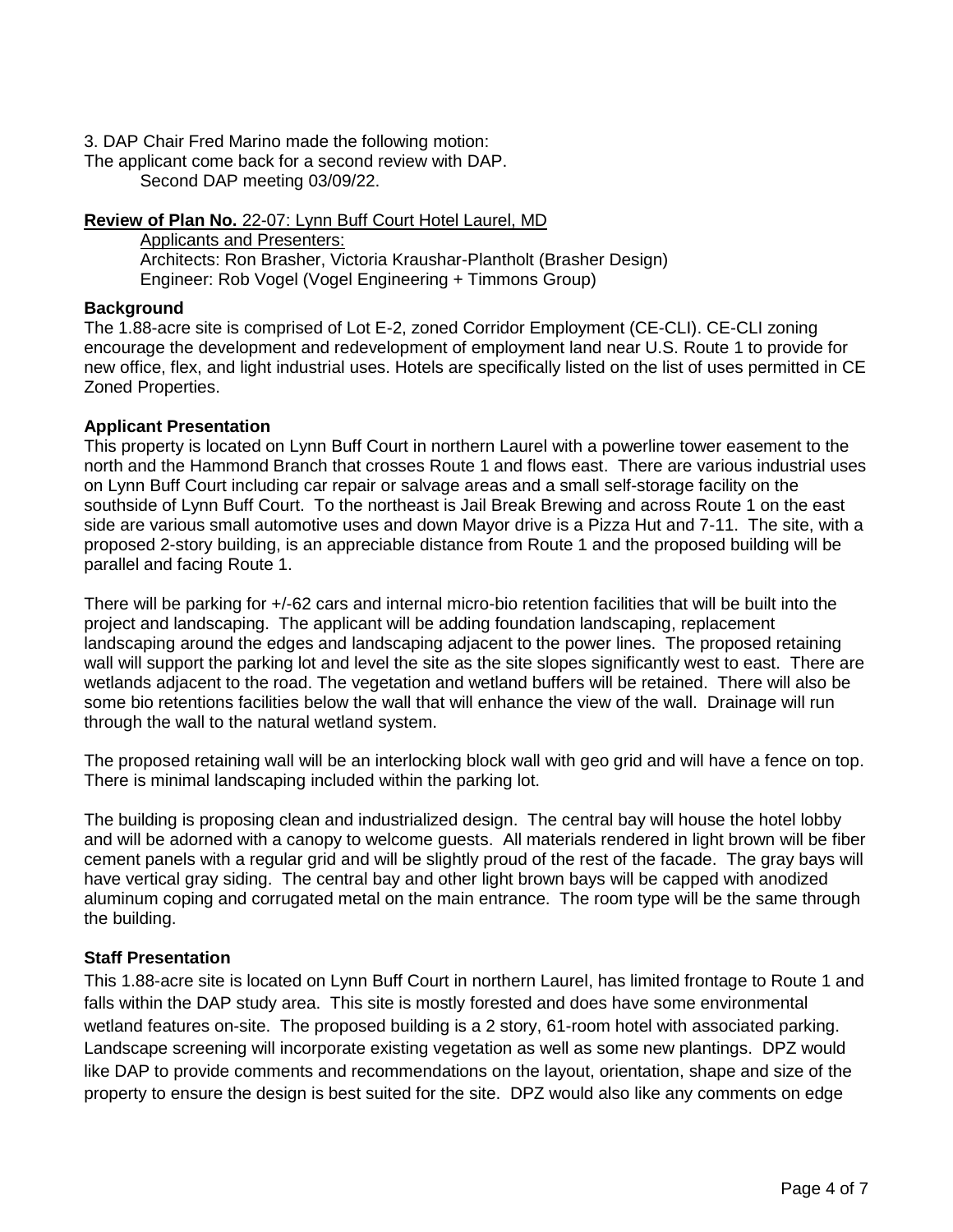treatments and perimeter transitions for the property. The property is part of an industrial park so landscape elements that screen undesirable views would be beneficial. DPZ would also request that the DAP comment on the material and scale of the building and ensure the design is in keeping with the design manual.

# **DAP Questions and Comments**

## **Site Design**

## **Site Layout\Building Location**

DAP questioned the proposed use on this site forested site with topographical challenges and limited visibility from Rt. 1. DAP inquired if there is an opportunity to embrace the site and move the building to the east side and use the building to retain grade thereby tucking the parking behind and enter at an upper level. This would allow the applicant to have some rooms overlook the bio ponds and environmental sustainability could inspire the architecture to make this site something unique and special. Some members commented that since the site is flat that the building could be anywhere while others commented that given the site constraints, the building may be in the correct spot for the site.

The applicant questioned what the view would be for those on the lower level facing the other direction. This proposal would result in a retaining wall on the high side which may require easements, reduce parking, and may limit the site from a usability perspective. The applicant commented that this would increase the building cost for this low budget 2-story wood framed motel and would not be agreeable to the client. The applicant commented that the building itself cannot serve as the retaining wall since it will be a 2-story wood structure and would need 2.5 floors to get all the units in if it is an off-hill building. This is the client's typical prototype.

### **Pedestrians**

DAP commented that there is no pedestrian traffic or sidewalks proposed and recommended adding them to the adjacent property.

### **Retaining Wall\Grade**

DAP inquired how high the retaining wall will be.

The applicant advised it will range in height from 10-20 feet at maximum.

DAP inquired if an entire floor of the hotel will be below grade.

The applicant responded that was an error on the graphic and it will not be below grade.

DAP asked if the parking can be sloped toward the retaining wall to reduce the height.

The applicant confirmed that the parking lot will slope around 4-5% from the building toward the retaining wall.

### **Bioretention**

DAP commented that there is significant bioretention below the wall before it gets to the existing wetland and asked if all the bioretention could be down there and save the small bio retention areas in the parking lot for trees.

The applicant commented they would prefer to leave it all intact and not disturb the adjacent forested and wetland areas. There are limitations on how much drainage can go to a bioretention area. The wetland has been processed through MDE and the Army Corp and the applicant has the permit already. The applicant has also been through the Environmental Concept plan with the county.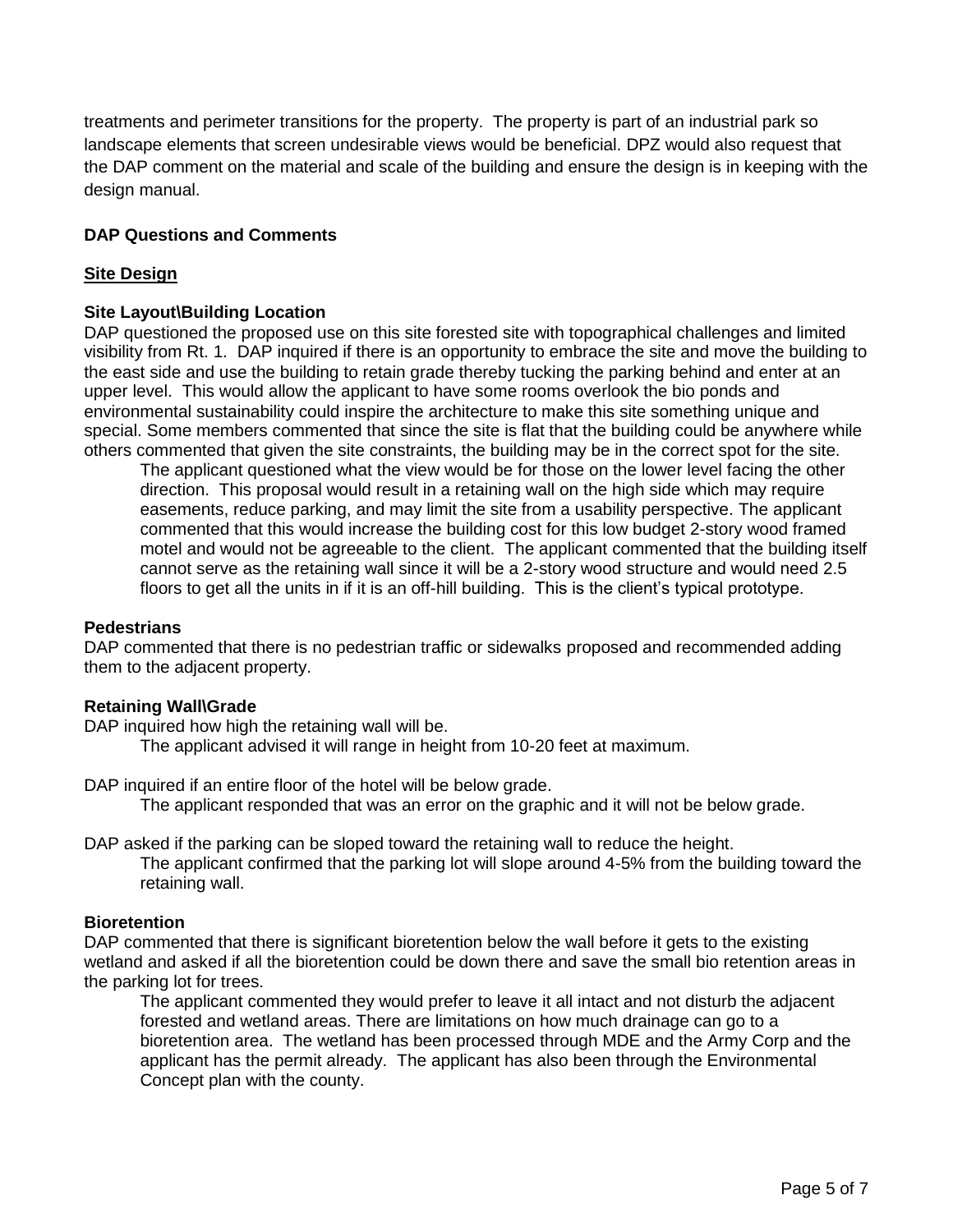DAP commented that the applicant should look at moving the bioretention again since there is so much buffer along the road and it is important. DAP suggested that a larger stone reservoir or bio retention mix can process more water in the same amount of horizontal space. An added benefit would be to have some trees in the parking lot and break up the asphalt consistent with the landscape manual.

## **Signage**

DAP commented that the property shows a long-extended line going to Route 1 and asked if there will be a sign out there for the motel.

The applicant confirmed that the long strip is part of the property and noted that there is a small flood plain area at the bottom of the site adjacent to Route 1 so they were unsure if the area would be conducive to signage. Signage will be proposed in that area, but it will need to be limited.

DAP commented that a sign would be needed since the hotel will be invisible and hotels are sometimes impulse drive in facilities. DAP inquired if this is an extended stay facility and what the intent of the site signage would be. DAP suggested that the applicant place signage along the roadway frontage for the hotel.

The applicant confirmed it was an extended stay facility and that is the reason the signage may not be as important to attract road traffic to the site. The owner/operator will be working with businesses in the area so the site would be the destination for visitors. The applicant has not decided on signage but advised there will be an entrance sign and signage on the building.

## **Landscape**

Regarding the plant palette, DAP commented that the Eastern White Pine should be avoided as it has become problematic due to diseases and pests. A Northern White Cedar (Arborvitae) is a good native solution since it grows tall and narrow and could screen the power lines. The plant palette is about 50% native. An alternative to the Limelight Hydrangea is the Hydrangea arborescens which is a native plant. DAP commented that they are assuming the applicant will be adding plant material to the bioretention area and recommended natives such as Buttonbush, Winterberry and Redosier Dogwood to enhance the area and be a nice foreground to the wetland area.

The applicant responded that they agreed with the comments.

DAP commented that renderings are showing landscaping at the base of the building and inquired if there is room there to plant some trees.

The applicant responded there is an opportunity to get some trees at some key points of they are going to eliminate some bioretention up top or move it a modular GATLIN underground bioretention.

DAP advised that the 2 green islands at drop off could hold specimen trees to enhance the environment of the project. DAP made a comment that the applicant should look at using as many native plants as possible and is especially important with regards to climate change and different insects that are moving north.

The applicant agreed and appreciated the comments.

### **Architecture**

DAP commented that the current design is plain and predictable, and the metal panels provide an industrial aesthetic. It would be beneficial to have more horizontals going across.

## **DAP Motions for Recommendations**

1. DAP Chair Robert Gorman made the following motion: